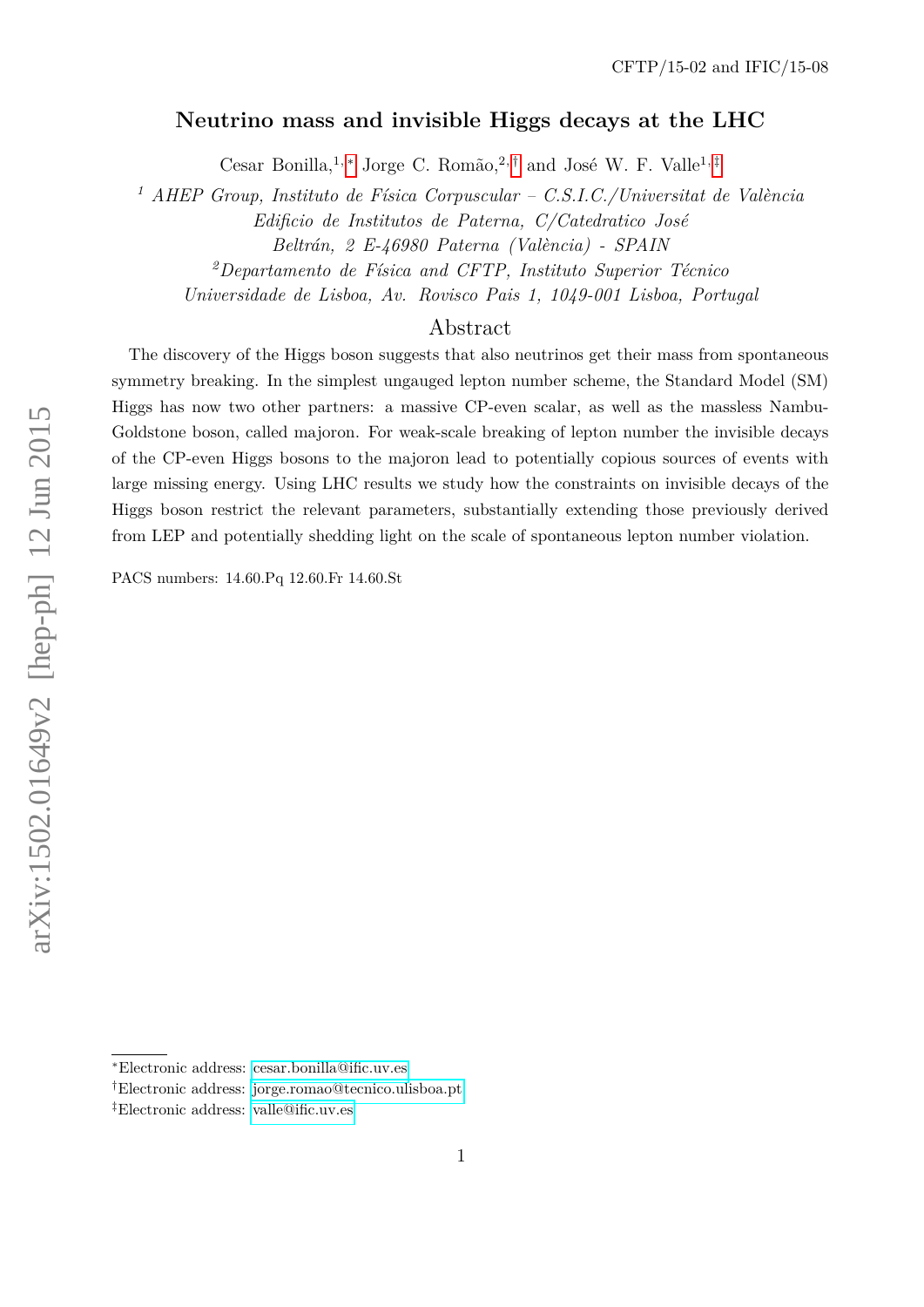## **I. INTRODUCTION**

The recently discovered Standard Model (SM) Higgs boson is most likely the first of a family. Indeed, after the historic Higgs discovery by the LHC experiments [\[1,](#page-11-0) [2\]](#page-11-1) it is more than ever natural to imagine that the BEH mechanism [\[3](#page-11-2)[–5\]](#page-11-3) is also the one responsible for generating all masses in particle physics, including those of neutrinos [\[6\]](#page-11-4) Extra Higgs scalars are also expected in order to account for the existing cosmological puzzles, such as dark matter and inflation, as well as to realize natural schemes of symmetry breaking, such as those based on supersymmetry.

Here we focus on neutrino masses. These are expected to arise from the exchange of some heavy messenger states which, depending on the underlying mechanism, need not be too heavy [\[7,](#page-11-5) [8\]](#page-11-6). If lepton number is broken through a  $SU(3)_c \otimes SU(2)_L \otimes U(1)_Y$  singlet vacuum expectation value [\[9,](#page-11-7) [10\]](#page-11-8) there is a physical pseudoscalar Nambu-Goldstone boson — the majoron. All majoron couplings to SM particles are very small except, perhaps, those with the Higgs boson. As a result the CP even Higgs scalars have sizeable "invisible" decays, for example, [\[8,](#page-11-6) [11,](#page-11-9) [12\]](#page-11-10)

<span id="page-1-0"></span>
$$
h \to JJ,\tag{1}
$$

where  $J \equiv$ √  $2 \text{Im} \sigma$  denotes the associated pseudoscalar Goldstone boson — the majoron. The coexistence of such novel decays with the SM decay modes affects the Higgs mass bounds obtained [\[13–](#page-12-0)[16\]](#page-12-1), as well as provide new clues to the ongoing Higgs boson searches at the LHC.

Current LHC data suggest that the new particle discovered with a mass  $m = 125$ GeV [\[1,](#page-11-0) [2\]](#page-11-1) is indeed the long-awaited for Standard Model (SM) Higgs boson  $(m_H = m)$ . This places restrictions on the extended Higgs sector providing neutrino masses, which we now analyse. We find that, despite the data accumulated so far at the LHC, the possibility of having an invisibly decaying Higgs boson is not too tightly constrained. Experimental searches have been mainly motivated by dark matter models where the Higgs might decay into the dark matter candidate, say  $\chi$ , if its mass is  $m_{\chi} < \frac{m_H}{2}$  $\frac{\partial H}{2}$ , such as supersymmetric models with R-parity conservation. However, invisible Higgs boson decays appear most naturally in low-scale models of neutrino mass generation. In these models neutrino masses arise from the spontaneous breaking of an additional *U*(1) global symmetry associated to lepton number in the  $SU(3)_c \otimes SU(2)_L \otimes U(1)_Y$  theory. This symmetry is broken when a lepton-number-carrying scalar singlet  $\sigma$  gets a non-zero vacuum expectation value (vev), i.e.  $\langle \sigma \rangle = v_1$ .

There are many genuine low-scale neutrino mass scenarios of this type [\[7\]](#page-11-5), such as inverse [\[17,](#page-12-2) [18\]](#page-12-3) or linear [\[19–](#page-12-4)[21\]](#page-12-5) seesaw schemes. For simplicity, however, one may take the simplest  $SU(3)_c \otimes SU(2)_L \otimes U(1)_Y$  extension of neutrino mass generation, namely the type-I seesaw mechanism [\[22](#page-12-6)[–26\]](#page-12-7). In this case in order to account for the small neutrino masses one must assume very small Dirac-type Yukawa couplings. The important consequence of spontaneous breaking of lepton number is the appearance of a physical Goldstone bo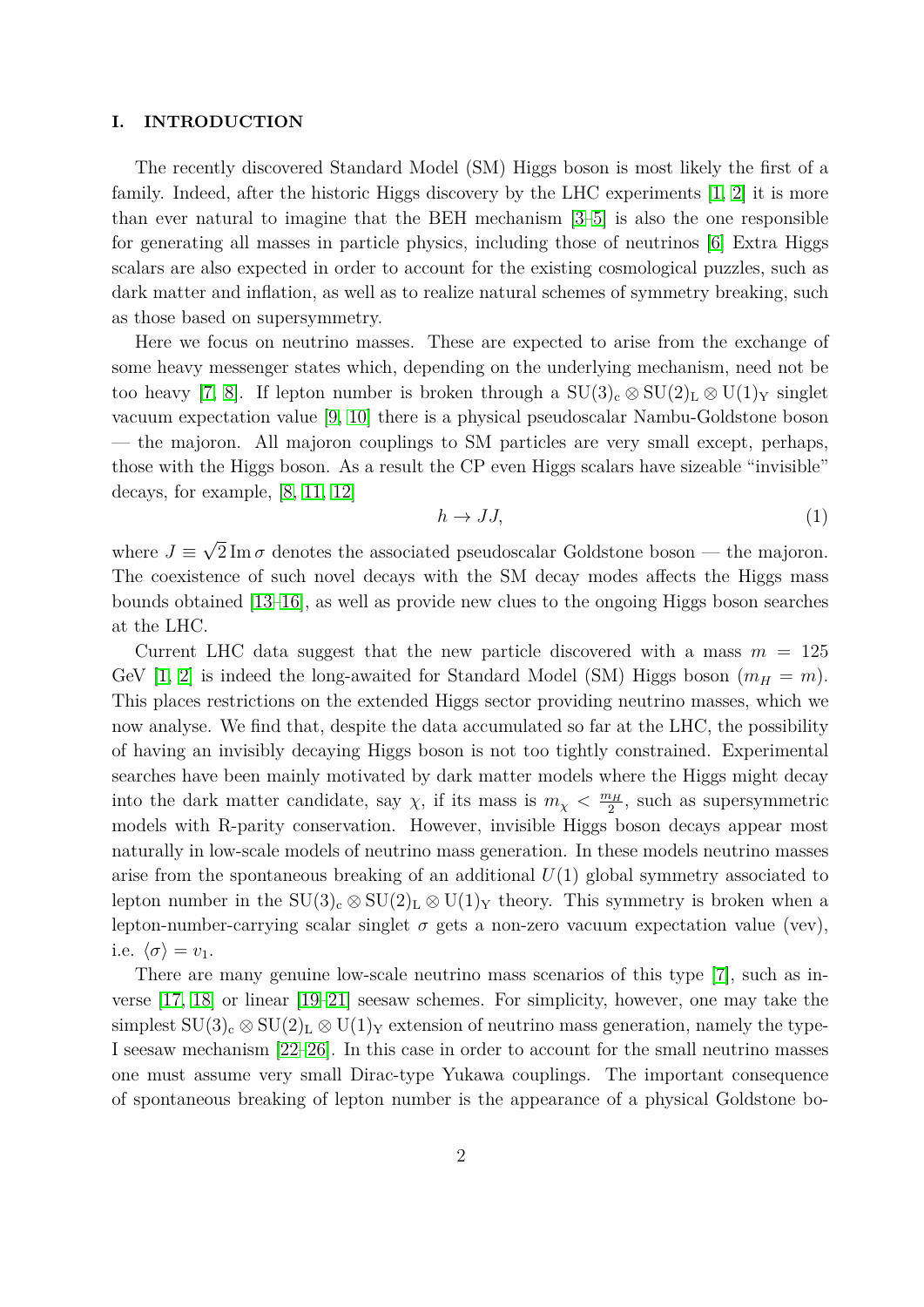son [\[9,](#page-11-7) [10\]](#page-11-8), and the decays in Eq. [\(1\)](#page-1-0). The scalar sector, in the simplest scenario, contains only one  $SU(2)$  scalar doublet  $\phi$  and a singlet  $\sigma$ , called 12-model in [\[10\]](#page-11-8). Hence there are three physical spin zero states, the two massive CP-even scalars  $H_1$  and  $H_2$  and one massless pseudo-scalar, the majoron *J*. Assuming the ordering  $m_{H_1} < m_{H_2}$  the most interesting case is when  $m_{H_2} = 125$  GeV. In this letter we focus on the possibility that the Higgs  $H_2$ is the one reported by the LHC<sup>1</sup>, i.e.  $m_{H_2} = 125 \,\text{GeV}$ , and that in general the CP-even scalars can decay into majorons as follows,

<span id="page-2-0"></span>
$$
H_i \to JJ \text{ and } H_2 \to 2H_1 \to 4J \quad \left(\text{when } m_{H_1} < \frac{m_{H_2}}{2}\right),\tag{2}
$$

We note that there are strong constraints on invisible decays of a scalar with mass below  $\sim 115 \,\text{GeV}$  coming from the searches carried out by LEP [\[15\]](#page-12-8). In the next section we describe the main features of the symmetry breaking sector of the 12-model. We present our results in section III, and we discuss how the main features of this simplest model can also be present in other schemes with additional experimental signatures in section IV. We conclude in section V.

# **II. SYMMETRY BREAKING IN THE 12-MODEL**

The simplest way to model spontaneous lepton number violation contains, in addition to the usual SM Higgs doublet *φ*,

$$
\phi = \begin{bmatrix} \phi^0 \\ \phi^- \end{bmatrix} \tag{3}
$$

a complex lepton-number-carrying scalar singlet  $\sigma$  that acquires a non-zero vev  $\langle \sigma \rangle$  that breaks the global  $U(1)<sub>L</sub>$  symmetry [\[9,](#page-11-7) [10\]](#page-11-8). This scalar gives Majorana mass to righthanded neutrinos, while  $\phi$  couples to SM fermions. This structure defines the simplest type-I seesaw scheme with spontaneous symmetry breaking. Many other scenarios sharing the same symmetry breaking sector can be envisaged though, for definiteness, we assume the simplest type-I seesaw.

#### **A. The scalar potential**

The scalar potential is given by [\[8,](#page-11-6) [11,](#page-11-9) [12\]](#page-11-10)

$$
V = \mu_1^2 \sigma^{\dagger} \sigma + \mu_2^2 \phi^{\dagger} \phi + \lambda_1 \left(\sigma^{\dagger} \sigma\right)^2 + \lambda_2 \left(\phi^{\dagger} \phi\right)^2 + \lambda_{12} \left(\sigma^{\dagger} \sigma\right) \left(\phi^{\dagger} \phi\right)
$$
 (4)

<sup>&</sup>lt;sup>1</sup> The latest results from LHC for the Higgs boson mass are  $125.36 \pm 0.37$  GeV from ATLAS [\[27\]](#page-12-9) and 125*.*02 + 0*.*26 − 0*.*27 (stat) + 0*.*14 − 0*.*15 (syst) GeV from CMS [\[28\]](#page-12-10).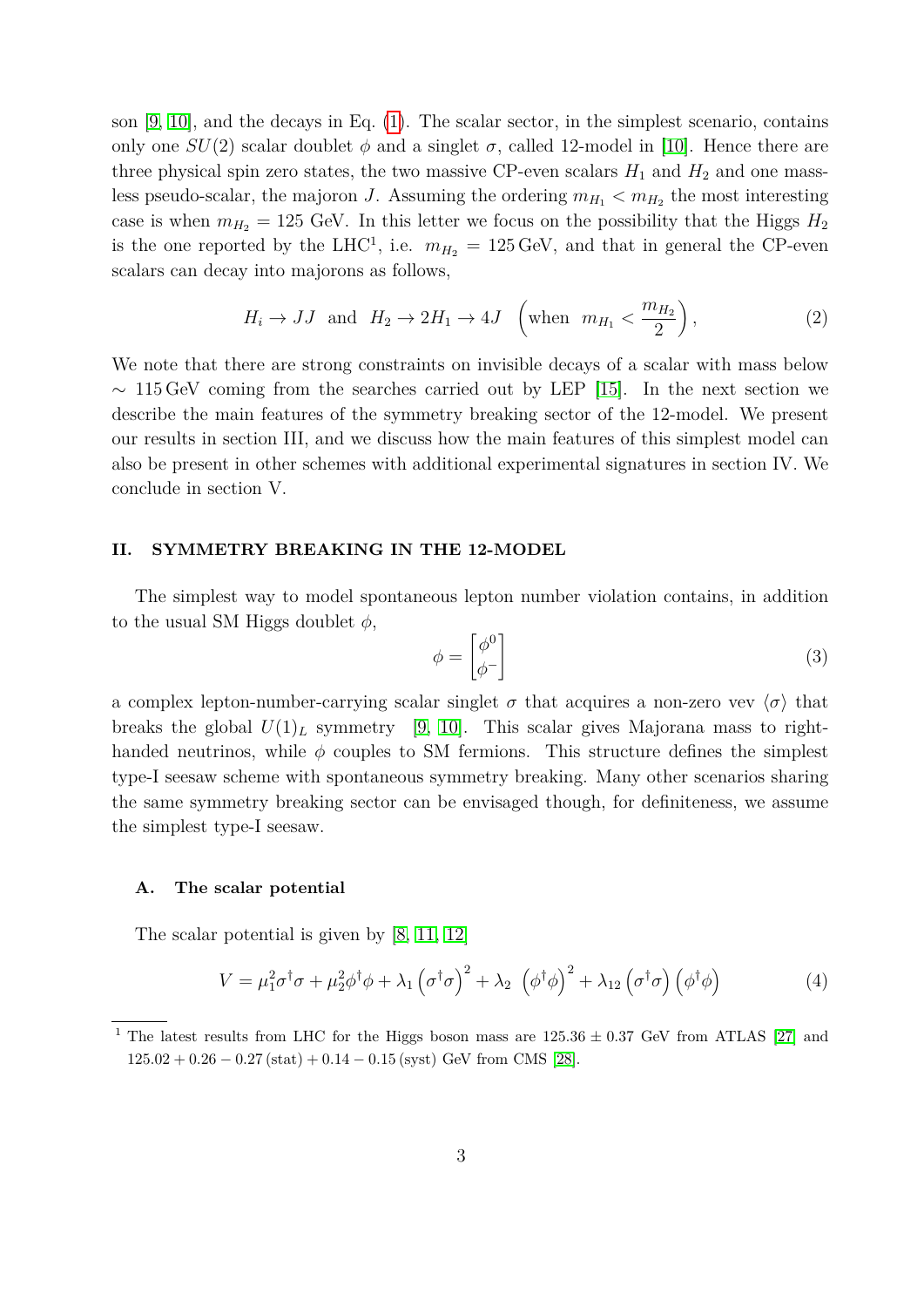The singlet  $\sigma$  and the neutral component of the doublet  $\phi$  acquire vacuum expectation values  $v_1$  and  $v_2$ , respectively. Therefore we shift the fields as

$$
\sigma = \frac{v_1}{\sqrt{2}} + \frac{R_1 + iI_1}{\sqrt{2}}
$$
  

$$
\phi^0 = \frac{v_2}{\sqrt{2}} + \frac{R_2 + iI_2}{\sqrt{2}}
$$
 (5)

Solving the minimization equations we can obtain  $\mu_1^2$  and  $\mu_2^2$  as functions of the vevs, in the usual way,

$$
\mu_1^2 = -\lambda_1 v_1^2 - \frac{1}{2} \lambda_{12} v_2^2
$$
  

$$
\mu_2^2 = -\lambda_2 v_2^2 - \frac{1}{2} \lambda_{12} v_1^2
$$
 (6)

## **B. Neutral Higgs mass matrices**

Evaluating the second derivatives of the scalar potential at the minimum one finds, in the basis  $(R_1, R_2)$  and  $(I_1, I_2)$ , the CP-even and CP-odd mass matrices,  $M_R^2$  and  $M_I^2$  read

$$
M_R^2 = \begin{bmatrix} 2\lambda_1 v_1^2 & \lambda_{12} v_1 v_2 \\ \lambda_{12} v_1 v_2 & 2\lambda_2 v_2^2 \end{bmatrix}, \quad M_I^2 = \begin{bmatrix} 0 & 0 \\ 0 & 0 \end{bmatrix}
$$
 (7)

As expected, the CP-odd mass matrix has two zero eigenvalues. One corresponds to the would-be Goldstone boson which becomes the longitudinal component of the *Z* boson after the BEH mechanism. The other is the physical Goldstone boson resulting from the breaking of the global symmetry, namely the majoron *J*. Hence we have,

<span id="page-3-1"></span>
$$
J = I_1, \quad G^0 = I_2 \ . \tag{8}
$$

For the CP-even Higgs bosons we define the two mass eigenstates  $H_i$  through the rotation matrix  $O_R$  as,

$$
\begin{bmatrix} H_1 \\ H_2 \end{bmatrix} = O_R \begin{bmatrix} R_1 \\ R_2 \end{bmatrix} \equiv \begin{bmatrix} \cos \alpha & \sin \alpha \\ -\sin \alpha & \cos \alpha \end{bmatrix} \begin{bmatrix} R_1 \\ R_2 \end{bmatrix},
$$
\n(9)

<span id="page-3-0"></span>satisfying

$$
O_R M_R^2 O_R^T = \text{diag}(m_{H_1}^2, m_{H_2}^2). \tag{10}
$$

One can use Eq. [\(10\)](#page-3-0) and Eq. [\(7\)](#page-3-1) in order to solve for the parameters  $\lambda_1, \lambda_2, \lambda_{12}$  in terms of the two physical masses and the mixing angle  $\alpha$ . We get

$$
\lambda_1 = \frac{m_{H_1}^2 \cos^2 \alpha + m_{H_2}^2 \sin^2 \alpha}{2v_1^2},
$$
  
\n
$$
\lambda_2 = \frac{m_{H_1}^2 \sin^2 \alpha + m_{H_2}^2 \cos^2 \alpha}{2v_2^2},
$$
  
\n
$$
\lambda_{12} = \frac{\sin \alpha \cos \alpha (m_{H_1}^2 - m_{H_2}^2)}{v_1 v_2}.
$$
\n(11)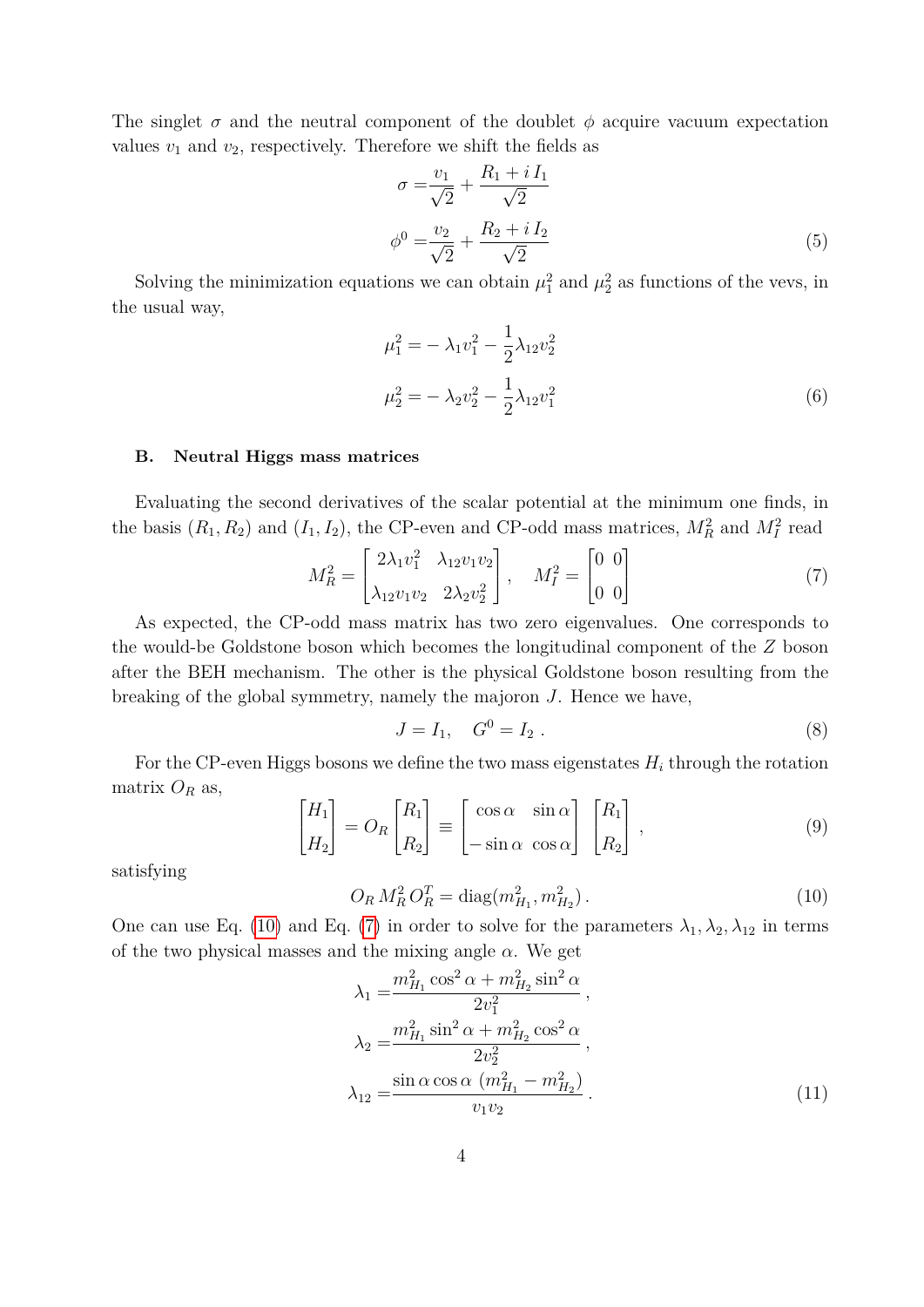# **C. Higgs couplings and decay widths**

The couplings of the Higgs boson to Standard Model particles get modified according to the substitution rule

<span id="page-4-0"></span>
$$
h \to \sin \alpha \, H_1 + \cos \alpha \, H_2 \,. \tag{12}
$$

In addition to these, there are two new important couplings coming from the extended Higgs sector, namely  $H_2H_1H_1$  and  $H_iJJ$ . The former is given, with our conventions<sup>2</sup>, by

$$
g_{H_2H_1H_1} = 2v \left[ 3\lambda_2 \cos \alpha \sin \alpha^2 - 3\lambda_1 \cos \alpha^2 \sin \alpha \cot \beta - \frac{\lambda_{12}}{8} \csc \beta (\sin(\alpha - \beta) - 3\sin(3\alpha + \beta)) \right],
$$
\n(13)

or in terms of the masses,

$$
g_{H_2H_1H_1} = \frac{1}{2v_1v_2} (2m_{H_1}^2 + m_{H_2}^2) \sin 2\alpha (\sin \alpha v_1 - \cos \alpha v_2)
$$
  
= 
$$
\frac{\tan \beta}{2v} (2m_{H_1}^2 + m_{H_2}^2) \sin 2\alpha (\cot \beta \sin \alpha - \cos \alpha),
$$

while the couplings  $H_i J J$  are given by

$$
g_{H_iJJ} = \frac{\tan \beta}{v} m_{H_i}^2 O_{Ri1},
$$
\n(14)

where we have defined

$$
v = v_2 = \frac{2m_W}{g}, \quad \tan \beta = \frac{v_2}{v_1} \,, \tag{15}
$$

are responsible for the invisible Higgs decays. The decay widths to SM states are obtained from those of the SM with the help of the substitution rule in Eq. [\(12\)](#page-4-0). On the other hand the new widths leading to the invisible Higgs boson decays are

$$
H_2 \to H_1 H_1 \quad \text{and} \quad H_i \to JJ \,, \tag{16}
$$

are given by

<span id="page-4-1"></span>
$$
\Gamma\left(H_2 \to H_1 H_1\right) = \frac{g_{H_2 H_1 H_1}^2}{32\pi m_{H_2}} \left(1 - \frac{4m_{H_1}^2}{m_{H_2}^2}\right)^{1/2} \tag{17}
$$

and

$$
\Gamma(H_i \to JJ) = \frac{1}{32\pi} \frac{g_{H_iJJ}^2}{m_{H_i}}.
$$
\n(18)

<sup>&</sup>lt;sup>2</sup> Our Higgs trilinear self-coupling parameters are obtained after minimizing the Higgs potential. In order to get the Feynman rules we have to multiply by −*i*.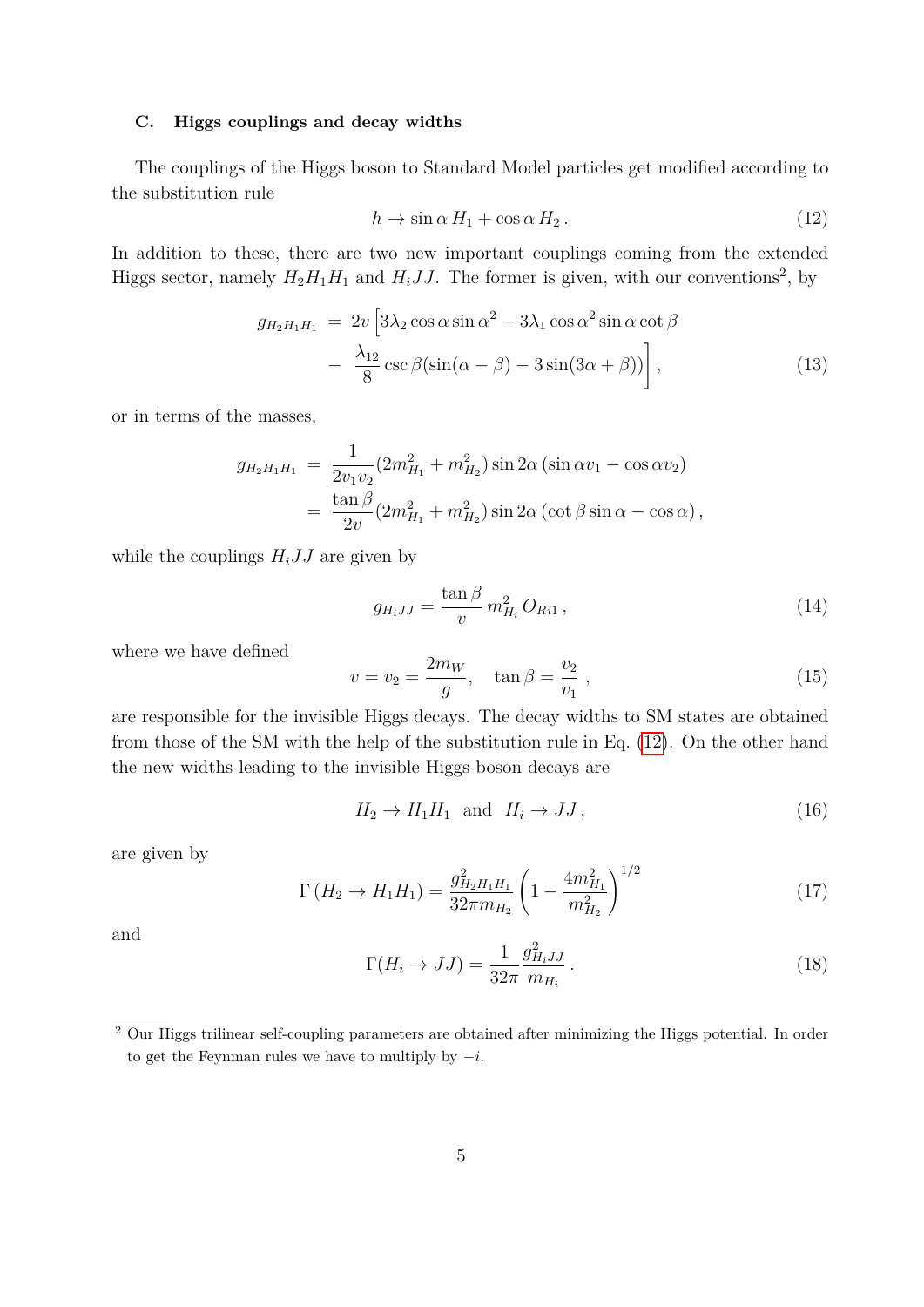#### **III. RESULTS**

We now discuss the constraints on invisibly decaying Higgs bosons which follow from searches performed at LEP as well as LHC. We focus on the case where the Higgs  $H_2$  is the one reported by the LHC, i.e.  $m_{H_2} = 125 \,\text{GeV}$ , while  $m_{H_1} < m_{H_2}$ . Both states may in principle have SM-like as well as invisible decays to majorons as given in Eq. [\(2\)](#page-2-0).

## **A. Parameter sampling procedure**

In order to cover the possibility of a Higgs boson with mass below 125 GeV, we generate points in parameter space taking  $m_{H_2} = 125$  GeV and  $15 < m_{H_1} < 115$  GeV. In our simple model, the only remaining parameters are the vev  $v_1$  characterizing the spontaneous violation of lepton number and the mixing angle  $\alpha$ , which we take as,

$$
v_1 \in [500, 1500] \text{ GeV}, \quad \alpha \in [0, \pi]. \tag{19}
$$

However, as the results do not depend very much on the value of  $v_1$  in that interval, we will use  $v_1 = 1000$  GeV in most of the results presented.

## **B. Theoretical constraints**

The points generated must fulfill several constraints. First come the consistency requirements for the scalar potential, namely that it must be bounded from below and that perturbative unitarity be respected. The unbounded from below constraint reads [\[29\]](#page-12-11)

<span id="page-5-0"></span>
$$
\lambda_1 > 0, \quad \lambda_2 > 0, \quad \lambda_{12} + 2\sqrt{\lambda_1 \lambda_2} > 0 \tag{20}
$$

while for the unitarity we just take a simplified approach requiring that all couplings are less while for the unitarity we just take a simplified approach requiring that an couplings are less<br>than  $\sqrt{4\pi}$ . Certainly this can be refined [\[30\]](#page-12-12), though Eq. [\(20\)](#page-5-0) is sufficient for our current purposes.

#### **C. Constraints from invisible decay searches**

The second type of constraints comes from the LEP collider. Searches for invisibly decaying Higgs bosons using the LEP-II data have been performed by the LEP collaborations. In our setup these constraints apply to the lightest Higgs boson,  $H_1$ . For the channel  $e^+e^- \to ZH \to Zb\bar{b}$  the final state is expressed in terms of the SM *HZ* cross section through

$$
\sigma_{hZ \to b\bar{b}Z} = \sigma_{HZ}^{SM} \times R_{HZ} \times BR(H \to b\bar{b})
$$
  

$$
= \sigma_{HZ}^{SM} \times C_{Z(H \to b\bar{b})}^{2},
$$
 (21)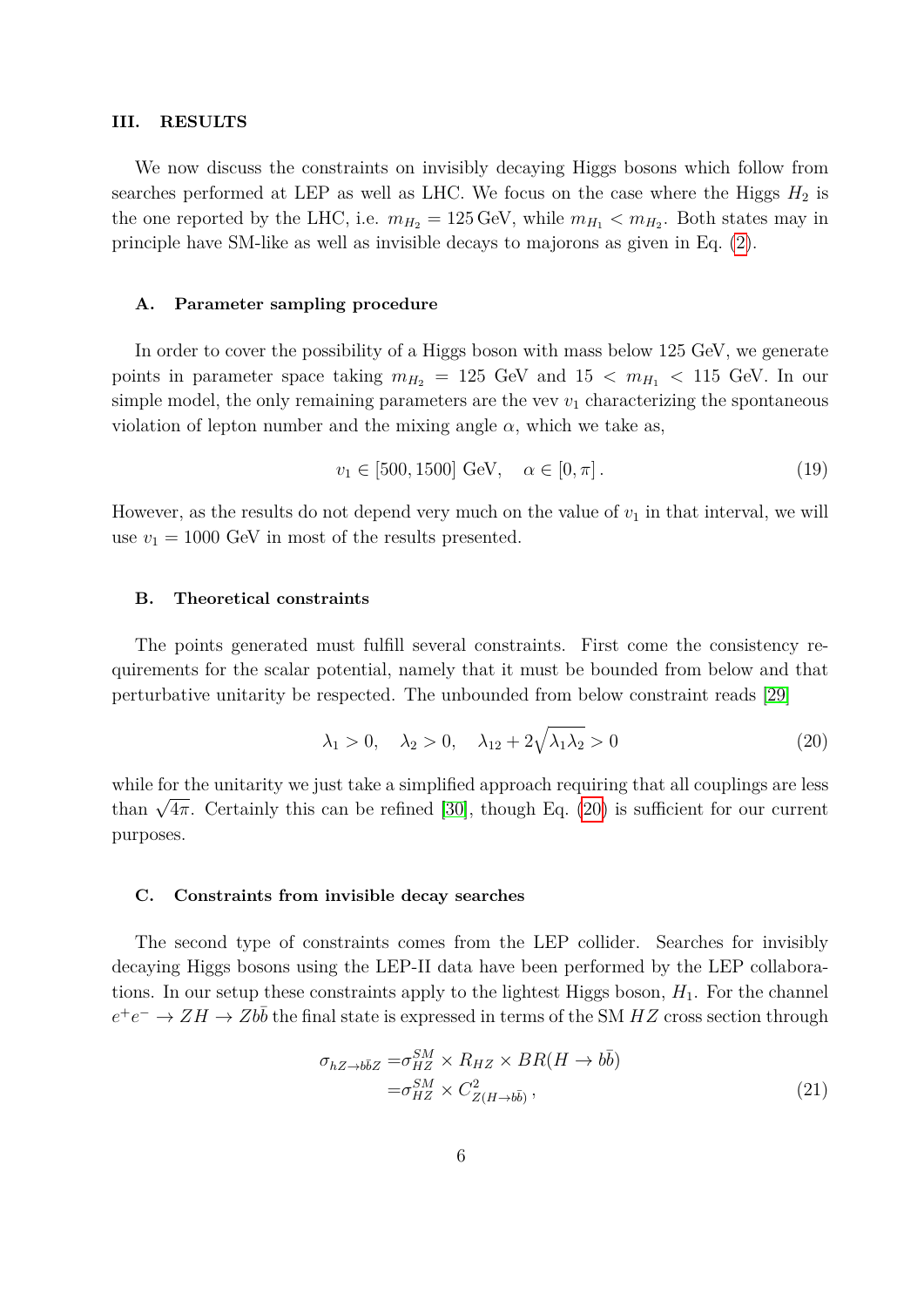where  $R_{HZ}$  is the suppression factor related to the coupling of the Higgs boson to the gauge boson *Z* (i.e.  $R_{hZ}^{SM} = 1$  and for the model we have  $R_{H_1Z} = \sin^2 \alpha$ ; note also that  $C_{Z(H \to b\bar{b})}^2$  is independent of  $m_H$ ). Here  $BR(H \to b\bar{b})$  is the branching ratio of the channel  $H \to b\bar{b}$  which in the model is modified with respect to the SM by the presence of the invisible Higgs boson decay into the Goldstone boson *J* associated to the breaking of the global  $U(1)<sub>L</sub>$  symmetry.

As illustration we consider the results from the DELPHI collaboration, Ref. [\[15\]](#page-12-8), where they give upper bounds for the coefficients  $C_{Z(H\to b\bar{b})}^2$  corresponding to a lightest CP-even Higgs boson mass in the range from 15 GeV up to 100 GeV. From this one determines the regions of  $m_{H_1}$  – sin  $\alpha$  which are currently allowed by the LEP-II searches. The results are shown in Fig. [1.](#page-6-0) The region excluded by the LEP results corresponds to the blue regions in this figure. One sees that the LEP results do not exclude much of the parameter space

![](_page_6_Figure_2.jpeg)

<span id="page-6-0"></span>Figure 1:  $m_{H_1}$  versus  $\sin \alpha$  in the model for  $v_1 = 1000$  GeV. The blue region is the region excluded by LEP results. The red, cyan and magenta regions correspond to an invisible BR excluded at 75%, 50% and 25% respectively.

for a light Higgs boson (below 115 GeV) as long as its coupling to the *Z* boson is reduced with respect to that of the SM. However, in this simple model, if we take into account the discovery at the LHC of a Higgs boson at 125 GeV the parameter space is further restricted. In fact, in this picture the heavier Higgs boson couples to the *Z* boson with a reduced strength  $\cos \alpha$ . The restriction on  $\cos \alpha$  depends on the upper limit on the invisible decay of the Higgs boson. Here we consider three values, from 25% up to 75%, which is the current upper bound given by the ATLAS collaboration [\[31\]](#page-12-13) for the branching ratio to invisible particle decay modes. This will be improved in next run of the LHC, but current results indicate that there is still room for such decays, as shown in Fig. [1.](#page-6-0) Note that the kink in the plot is associated to the decay in Eq. [\(17\)](#page-4-1).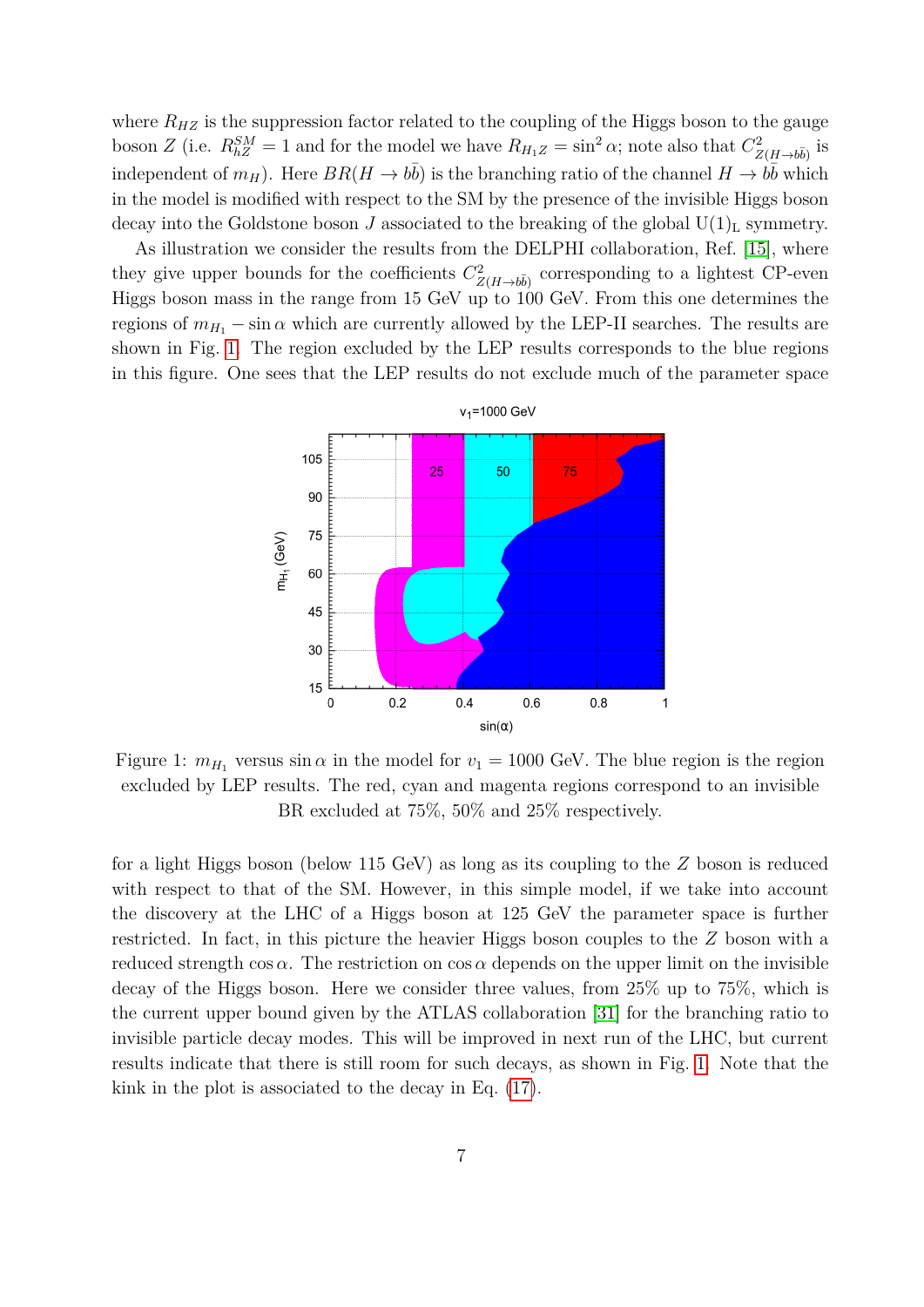#### **D. Constraints from visible decay searches**

We just saw the implementation of the LHC upper limit on the invisible decay of the Higgs boson. However we must also enforce the limits coming from the other, well-measured, SM channels. These are normally expressed, for a SM final state *f*, in terms of the signal strength parameter,

$$
\mu_f = \frac{\sigma^{\rm NP}(pp \to h)}{\sigma^{\rm SM}(pp \to h)} \frac{\Gamma^{\rm NP}[h \to f]}{\Gamma^{\rm SM}[h \to f]} \frac{\Gamma^{\rm SM}[h \to \text{all}]}{\Gamma^{\rm NP}[h \to \text{all}]}, \qquad (22)
$$

where  $\sigma$  is the cross section for Higgs production,  $\Gamma[h \to f]$  is the decay width into the final state *f*, the labels NP and SM stand for New Physics and Standard Model respectively, and  $\Gamma[h \to \text{all}]$  is the total width of the Higgs boson. These can be compared with those given by the experimental collaborations. We reproduce here the compilation performed in Ref. [\[32\]](#page-12-14) for the most recent results of the ATLAS [\[33\]](#page-12-15) and CMS [\[34\]](#page-12-16) collaborations. One sees that the current limits, although compatible at  $1 - \sigma$ , still have quite large errors.

| channel              | <b>ATLAS</b>           | CMS                    |
|----------------------|------------------------|------------------------|
| $\mu_{\gamma\gamma}$ | $1.17 \pm 0.27$        | $1.14^{+0.26}_{-0.23}$ |
| $\mu_{WW}$           | $1.00^{+0.32}_{-0.29}$ | $0.83 \pm 0.21$        |
| $\mu_{ZZ}$           | $1.44^{+0.40}_{-0.35}$ | $1.00 \pm 0.29$        |
| $\mu_{\tau^+\tau^-}$ | $1.4^{+0.5}_{-0.4}$    | $0.91 \pm 0.27$        |
| $\mu_{b\bar{b}}$     | $0.2^{+0.7}_{-0.6}$    | $0.93 \pm 0.49$        |

Table I: Current experimental results of ATLAS and CMS, taken from the compilation performed in Ref.[\[32\]](#page-12-14).

Since the number of parameters is very small in our model, it suffices to take as a constraint the limits on  $\mu_{VV}$  ( $V = W, Z$ ) in order to illustrate the situation. Instead of taking each experiment individually, we just note that, in a qualitative sense, the LHC results indicate that  $\mu_{VV} \sim 1$  to within 20%, that is,

$$
0.8 \leq \mu_{VV} \leq 1.2 \tag{23}
$$

The results are shown in Fig. [2.](#page-8-0) On the left panel we consider  $v_1 = 1000$  GeV while on the right panel we let it vary in the range  $v_1 \in [500, 1000]$  GeV. As before, the blue region is the LEP exclusion region, while the red region is excluded by the LHC limit on  $\mu_{VV}$ . The green region is the region still allowed by the current LHC data. If we compare the left panel of Fig. [2](#page-8-0) with Fig. [1](#page-6-0) that corresponds to the same value of  $v_1$ , we see that the limit imposed by  $\mu_{VV}$  implies, in this model, an upper bound on the invisible Higgs decay of around 20%, therefore more stringent that the one presented by the ATLAS collaboration [\[31\]](#page-12-13). This is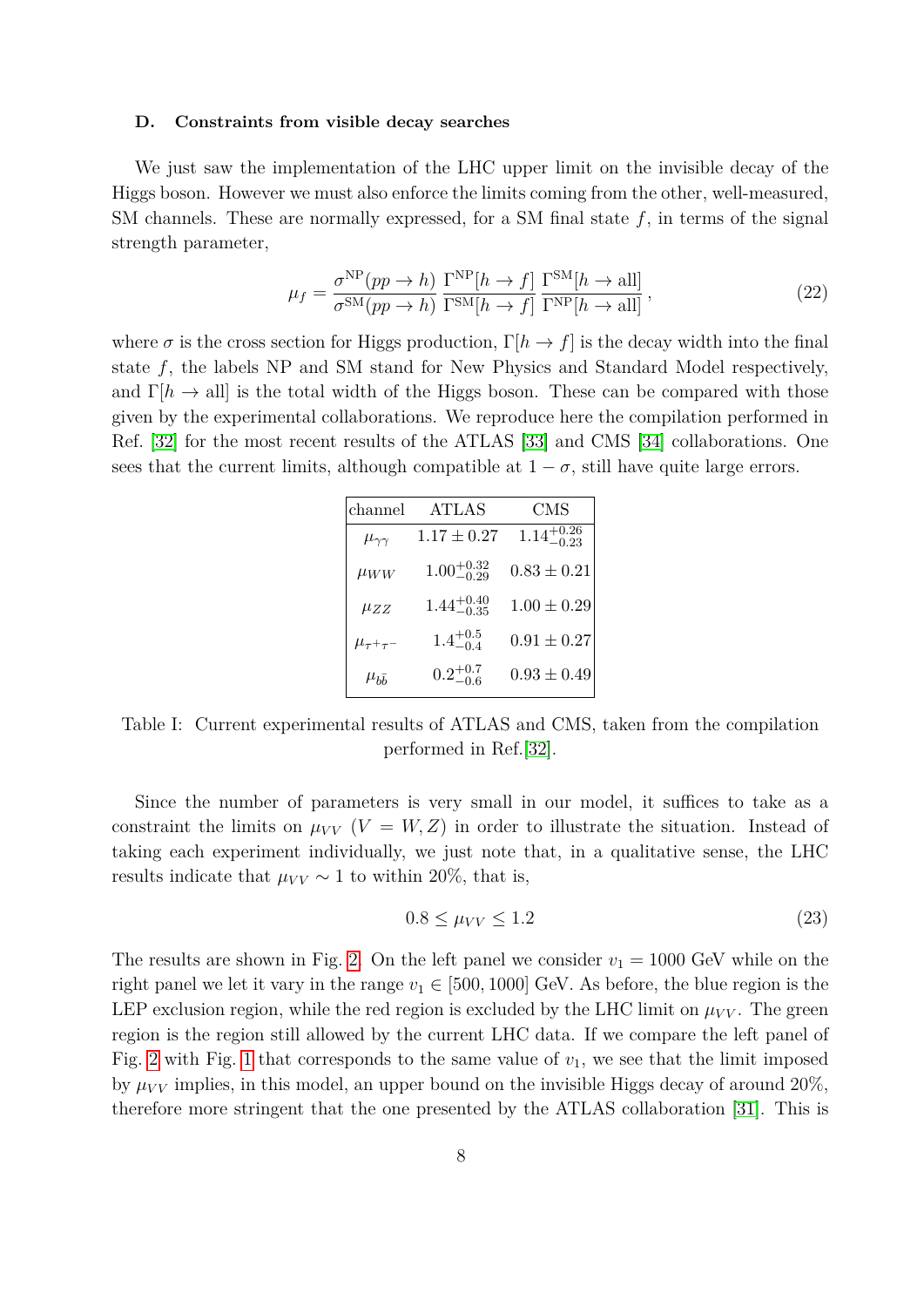![](_page_8_Figure_0.jpeg)

<span id="page-8-0"></span>Figure 2:  $m_{H_1}$  versus  $\sin \alpha$  in the model for  $v_1 = 1000$  GeV (left panel) and  $v_1 \in [500, 1000]$  GeV (right panel). The blue region is the region excluded by LEP results. The red corresponds to the points excluded by the LHC as discussed in the text and the points in green pass all constraints.

due to the fact that the number of independent parameters is very much reduced in this model, and the cut on  $\mu_{VV}$  implies a cut on  $\alpha$ . To show this, we plot in Fig. [3,](#page-8-1)  $\mu_{ZZ}$  against  $BR(H_i \rightarrow Inv)$ . The color code is as in Fig. [2.](#page-8-0) On the left panel we see that the invisible

![](_page_8_Figure_3.jpeg)

<span id="page-8-1"></span>Figure 3: Left panel:  $\mu_{VV}$  versus  $BR(H_2 \to Inv)$ . Right panel: the same for  $BR(H_1 \rightarrow Inv)$ . The color code is as in Fig. [2.](#page-8-0)

branching ratio of the 125 GeV Higgs boson,  $H_2$  in our model, could be as large as one but this is ruled out by LEP. Furthermore the LHC limit on  $\mu_{ZZ}$ , reduces the allowed space, and we obtain an upper bound on the invisible decay, for this simple model, of around 20% as we explained before. The corresponding plot for the lightest Higgs boson is shown on the right panel. We see that an invisible branching ratio of 100% is compatible with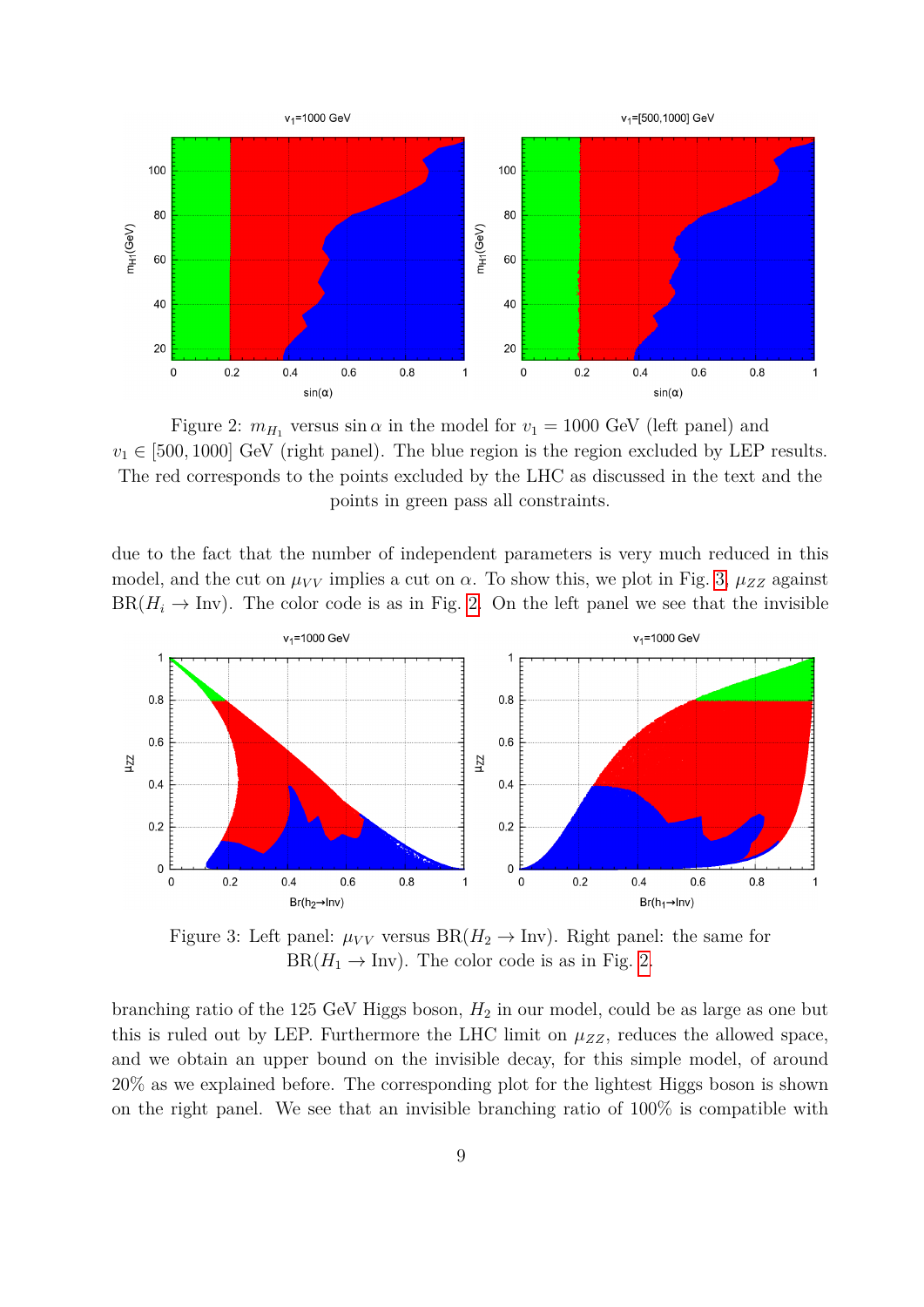the LHC results for this model. The correlation between the invisible branching ratios of the two Higgs bosons is shown on the left panel of Fig. [4](#page-9-0) with the same convention for the colors. Finally, on the right panel we plot  $m_{H_1}$  as function of  $BR(H_1 \rightarrow Inv)$ , with the same conventions. We see a strong anti-correlation among these panels, due to the simplicity of the model.

![](_page_9_Figure_1.jpeg)

<span id="page-9-0"></span>Figure 4: Left panel:  $BR(H_2 \to Inv)$  as a function of  $BR(H_1 \to Inv)$ . Right panel:  $m_{H_1}$  as a function of  $BR(H_1 \rightarrow Inv)$ . The color code is as in Fig. [2.](#page-8-0)

In order to better illustrate this anti-correlation we plot in Fig. [5,](#page-9-1)  $\mu_{ZZ}$  as a function of  $\mu_{\gamma\gamma}$ . The straight line reflects the fact the there is essentially only one parameter left, the

![](_page_9_Figure_4.jpeg)

<span id="page-9-1"></span>Figure 5: Correlation between  $\mu_{ZZ}$  and  $\mu_{\gamma\gamma}$ . The color code is as in Fig. [2.](#page-8-0)

angle  $\alpha$ , after we fix the two Higgs boson masses. We also notice that in the model, the  $\mu_f$ for the channels where the final state *f* exists in the SM can only be less then one. This results from the reduced coupling of the SM-like Higgs boson.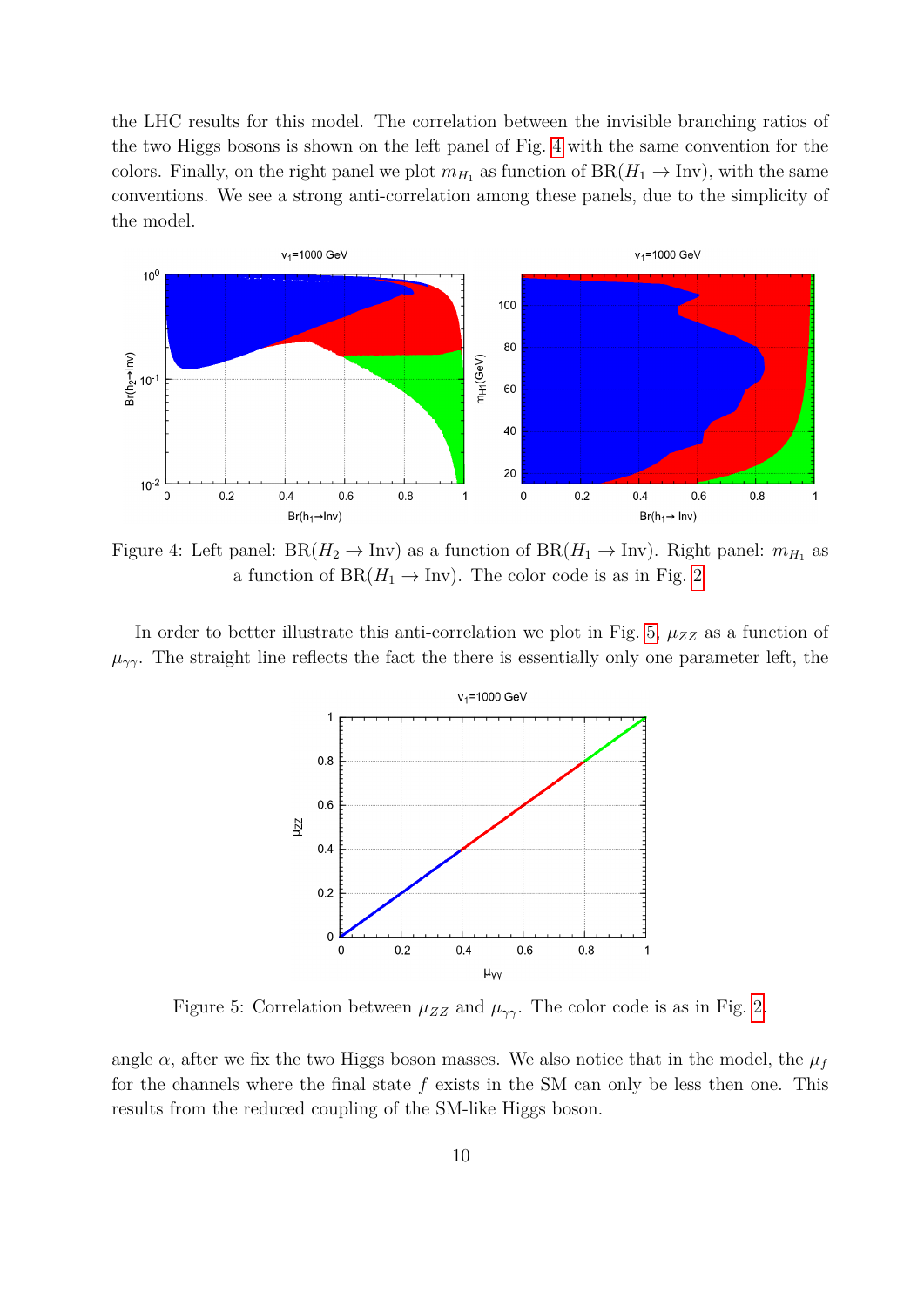More general models with a richer Higgs boson sector naturally emerge, for example, in neutrino mass schemes with more than one scalar doublet [\[8,](#page-11-6) [12,](#page-11-10) [35\]](#page-12-17) or models with a doublet and triplet [\[36\]](#page-12-18). In this case, in addition to the scalars considered here there are also charged Higgs bosons. Similar features hold in models where the origin of neutrino mass is supersymmetric, due to spontaneous breaking of R-parity [\[37,](#page-12-19) [38\]](#page-12-20).

## **IV. DISCUSSION**

In this paper we have given a simple "generic" example illustrating how the physics associated to the Higgs boson may get modified within extensions of the minimal  $\text{SU}(3)_{\text{c}} \otimes \text{SU}(2)_{\text{L}} \otimes \text{U}(1)_{\text{Y}}$  theory with spontaneous lepton number violation at lowscale  $[6]$ <sup>3</sup>. So far we have considered the simplest scenario for spontaneous breaking of ungauged lepton number symmetry responsible for inducing the tiny neutrino masses. The latter involves the standard  $SU(3)_c \otimes SU(2)_L \otimes U(1)_Y$  electroweak gauge structure, and hence gives rise to a physical Goldstone boson that provides an invisible Higgs decay channel. Such simple scheme can be implemented in a variety of ways both at the tree level as well as within radiative schemes [\[7,](#page-11-5) [8\]](#page-11-6).

Additional phenomenological signatures beyond the invisible Higgs decay channel in Eq. [\(1\)](#page-1-0) include charged lepton flavour violation processes such as radiative muon and tau decays, e.g.  $\mu \to e\gamma$ ,  $\mu \to 3e$  as well as mu-e conversion in nuclei. The expected rates for such processes will depend on the details of the model considered. For this reason they have not been discussed explicitly in the present paper. For example  $\mu \to e\gamma$  can be large in inverse seesaw schemes [\[40–](#page-12-21)[42\]](#page-12-22). Likewise, mu-e conversion in nuclei is also enhanced [\[43\]](#page-12-23). Similar enhancement of lepton flavour violation processes exists for linear seesaw-type schemes [\[44\]](#page-12-24). Similar features arise within radiative models of neutrino mass generation, for example models of the Zee-Babu-type [\[45\]](#page-12-25). These models include also physical charged scalar bosons running in the neutrino mass loop, and their scalar potential is richer than we have considered above. Note that the charged scalar states present in such models also give a contribution to  $H \to \gamma\gamma$  decays. Finally, there is a different class of charged lepton flavour violation processes involving majoron emission, for example  $\mu \rightarrow eJ$ . This possibility has been considered, for example, within supersymmetric models with spontaneous R parity violation [\[46–](#page-12-26)[48\]](#page-13-0).

<sup>&</sup>lt;sup>3</sup> High-scale seesaw models may lead to sizeable lepton flavour violation rates coming from supersymmetric contributions [\[39\]](#page-12-27). However here we discard this possibility, since the sizeable invisible Higgs boson decay physics would be absent in that case.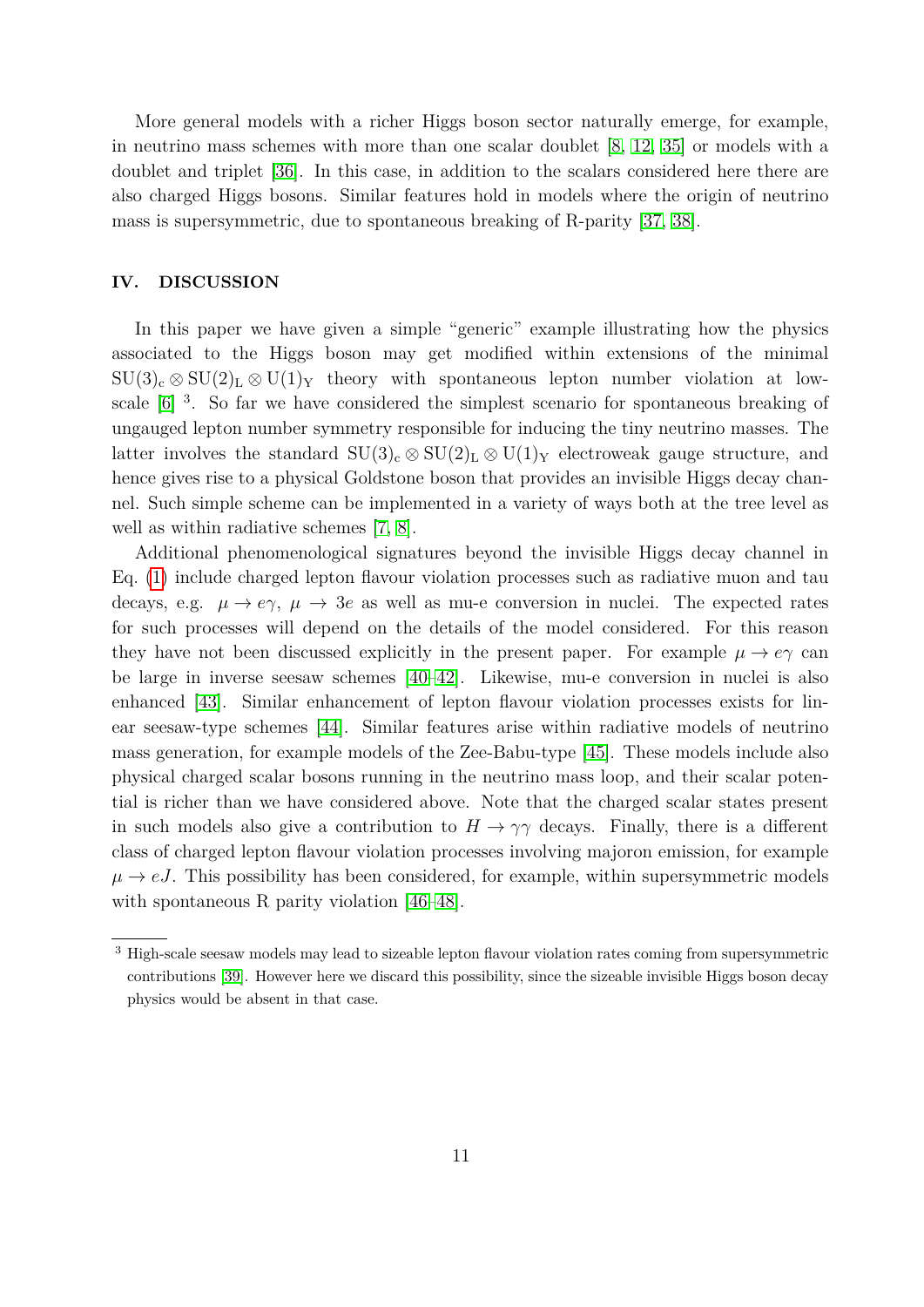## **V. CONCLUSIONS**

Here we have considered the constraints implied by current data, including the Higgs discovery, on the extended electroweak symmetry breaking potential corresponding to the simplest neutrino mass schemes with spontaneous breaking of lepton number. There are two CP-even Higgs scalars that can decay to Standard Model states as well as invisibly to the majoron, the pseudoscalar Goldstone boson associated to lepton number violation. If lepton number symmetry breaks at the weak scale, the invisible modes can yield potentially large rates for missing energy events. Using current results from LEP and ATLAS/CMS at the LHC we have studied the constraints coming from SM searches as well as invisible decays, showing how, despite the large data sample, there is still room for improvement of invisible decay limits in the coming LHC run. Within our simple framework these limits provide a probe into the scale characterizing the violation of lepton number responsible for neutrino mass generation. Having set out the general strategy, other more complex symmetry breaking sectors may be analysed in a similar way such as, for example, those arising in models containing charged Higgs bosons.

## **VI. ACKNOWLEDGMENTS**

Work supported by the Spanish grants FPA2011-22975 and Multidark CSD2009-00064 (MINECO), and PROMETEOII/2014/084 (Generalitat Valenciana). J.C.R. is also support in part by the Portuguese Fundação para a Ciência e Tecnologia (FCT) under contracts PEst-OE/FIS/UI0777/2013, CERN/FP/123580/2011 and EXPL/FIS-NUC/0460/2013.

- <span id="page-11-1"></span><span id="page-11-0"></span>[1] G. Aad et al. (ATLAS Collaboration), Phys.Lett. **B716**, 1 (2012), 1207.7214.
- <span id="page-11-2"></span>[2] S. Chatrchyan et al. (CMS Collaboration), Phys.Lett. **B716**, 30 (2012), 1207.7235.
- [3] F. Englert and R. Brout, Phys.Rev.Lett. **13**, 321 (1964).
- [4] P. W. Higgs, Phys.Lett. **12**, 132 (1964).
- <span id="page-11-4"></span><span id="page-11-3"></span>[5] P. W. Higgs, Phys. Rev. **145**, 1156 (1966).
- [6] J. W. Valle and J. C. Romao, *Neutrinos in high energy and astroparticle physics* (Wiley-VCH, Berlin, 2015), 1st ed.
- <span id="page-11-5"></span>[7] S. M. Boucenna, S. Morisi, and J. W. Valle, Adv.High Energy Phys. **2014**, 831598 (2014), 1404.3751.
- <span id="page-11-7"></span><span id="page-11-6"></span>[8] A. S. Joshipura and J. Valle, Nucl.Phys. **B397**, 105 (1993).
- [9] Y. Chikashige, R. N. Mohapatra, and R. Peccei, Phys.Lett. **B98**, 265 (1981).
- <span id="page-11-8"></span>[10] J. Schechter and J. Valle, Phys.Rev. **D25**, 774 (1982).
- <span id="page-11-10"></span><span id="page-11-9"></span>[11] A. S. Joshipura and S. D. Rindani, Phys.Rev.Lett. **69**, 3269 (1992).
- [12] J. C. Romao, F. de Campos, and J. W. F. Valle, Phys. Lett. **B292**, 329 (1992).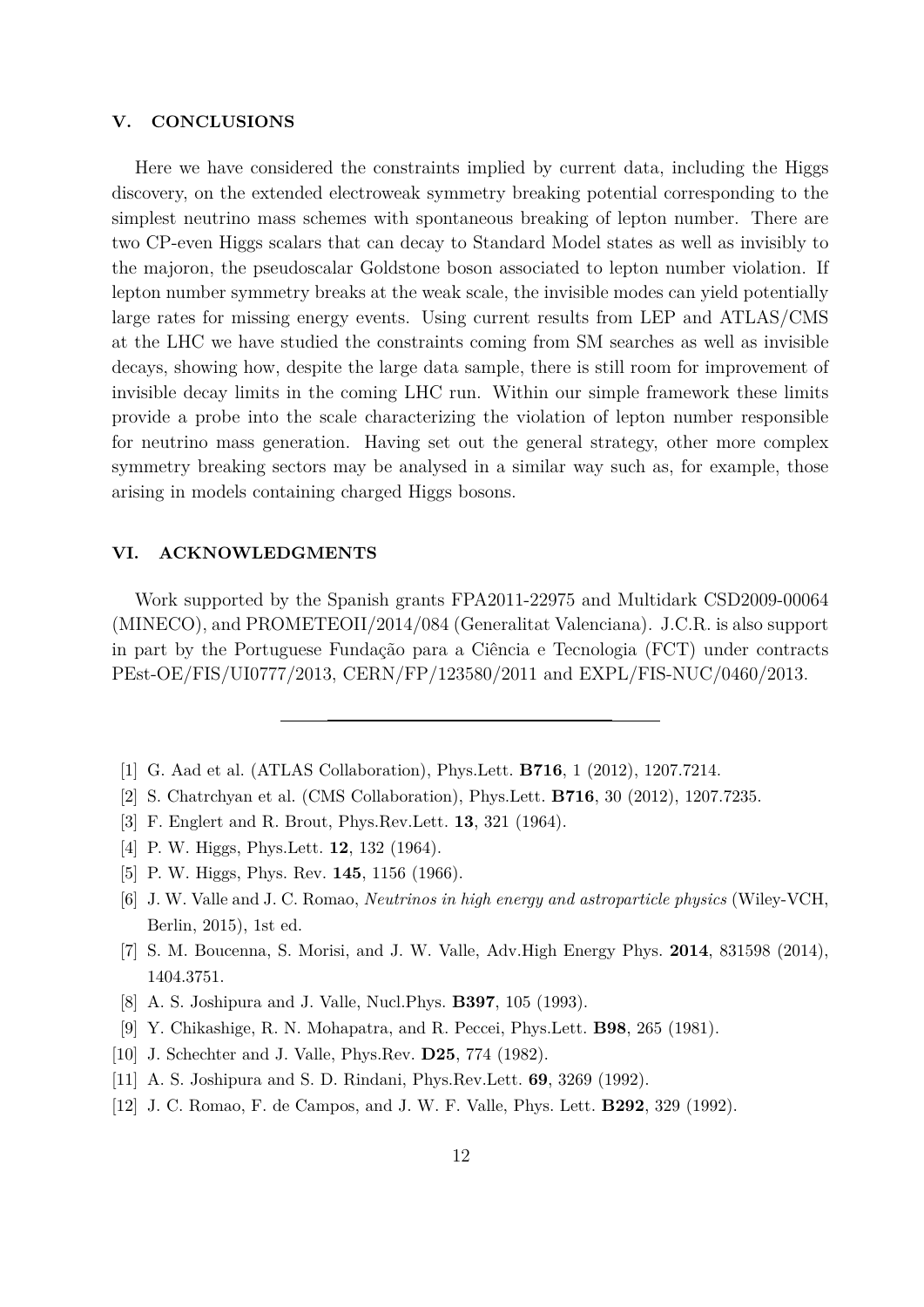- <span id="page-12-0"></span>[13] F. De Campos, J. W. F. Valle, A. Lopez-Fernandez, and J. C. Romao (1994), hep-ph/9405382.
- <span id="page-12-8"></span>[14] F. de Campos et al., Phys. Rev. **D55**, 1316 (1997).
- <span id="page-12-1"></span>[15] J. Abdallah et al. (DELPHI Collaboration), Eur.Phys.J. **C38**, 1 (2004), hep-ex/0410017.
- <span id="page-12-2"></span>[16] J. Abdallah et al. (DELPHI collaboration), Eur. Phys. J. **C32**, 475 (2004), hep-ex/0401022.
- [17] R. N. Mohapatra and J. W. F. Valle, Phys. Rev. **D34**, 1642 (1986).
- <span id="page-12-3"></span>[18] M. C. Gonzalez-Garcia and J. W. F. Valle, Phys. Lett. **B216**, 360 (1989).
- <span id="page-12-4"></span>[19] E. Akhmedov et al., Phys. Lett. **B368**, 270 (1996), hep-ph/9507275.
- <span id="page-12-5"></span>[20] E. Akhmedov et al., Phys. Rev. **D53**, 2752 (1996), hep-ph/9509255.
- <span id="page-12-6"></span>[21] M. Malinsky, J. C. Romao, and J. W. F. Valle, Phys. Rev. Lett. **95**, 161801 (2005).
- [22] M. Gell-Mann, P. Ramond, and R. Slansky, Conf.Proc. **C790927**, 315 (1979), 1306.4669.
- [23] T. Yanagida (KEK lectures, 1979), ed. O. Sawada and A. Sugamoto (KEK, 1979).
- [24] R. N. Mohapatra and G. Senjanovic, Phys. Rev. Lett. **44**, 91 (1980).
- <span id="page-12-7"></span>[25] J. Schechter and J. Valle, Phys.Rev. **D22**, 2227 (1980).
- <span id="page-12-9"></span>[26] G. Lazarides, Q. Shafi, and C. Wetterich, Nucl. Phys. **B181**, 287 (1981).
- <span id="page-12-10"></span>[27] G. Aad et al. (ATLAS), Phys.Rev. **D90**, 052004 (2014), 1406.3827.
- <span id="page-12-11"></span>[28] V. Khachatryan et al. (CMS) (2014), 1412.8662.
- <span id="page-12-12"></span>[29] K. Kannike, Eur.Phys.J. **C72**, 2093 (2012), 1205.3781.
- <span id="page-12-13"></span>[30] A. Djouadi, Phys.Rept. **457**, 1 (2008), hep-ph/0503172.
- <span id="page-12-14"></span>[31] G. Aad et al. (ATLAS Collaboration), Phys.Rev.Lett. **112**, 201802 (2014), 1402.3244.
- <span id="page-12-15"></span>[32] D. Fontes, J. Romão, and J. P. Silva (2014), 1408.2534.
- <span id="page-12-16"></span>[33] G. Aad et al. (ATLAS Collaboration) (2014), 1408.7084.
- <span id="page-12-17"></span>[34] V. Khachatryan et al. (CMS Collaboration), Eur.Phys.J. **C74**, 3076 (2014), 1407.0558.
- [35] A. Lopez-Fernandez, J. C. Romao, F. de Campos, and J. W. F. Valle, Phys. Lett. **B312**, 240 (1993), hep-ph/9304255.
- <span id="page-12-18"></span>[36] M. A. Diaz, M. Garcia-Jareno, D. A. Restrepo, and J. Valle, Nucl.Phys. **B527**, 44 (1998), hep-ph/9803362.
- <span id="page-12-19"></span>[37] M. Hirsch, J. Romao, J. Valle, and A. Villanova del Moral, Phys.Rev. **D70**, 073012 (2004), hep-ph/0407269.
- <span id="page-12-20"></span>[38] M. Hirsch, J. Romao, J. Valle, and A. Villanova del Moral, Phys.Rev. **D73**, 055007 (2006), hep-ph/0512257.
- <span id="page-12-27"></span>[39] S. Antusch, E. Arganda, M. J. Herrero, and A. M. Teixeira, JHEP **11**, 090 (2006), hepph/0607263.
- <span id="page-12-21"></span>[40] J. Bernabeu et al., Phys. Lett. **B187**, 303 (1987).
- <span id="page-12-22"></span>[41] F. Deppisch and J. W. F. Valle, Phys. Rev. **D72**, 036001 (2005), hep-ph/0406040.
- <span id="page-12-23"></span>[42] P. Dev and R. Mohapatra, Phys.Rev. **D81**, 013001 (2010), 0910.3924.
- [43] F. Deppisch, T. S. Kosmas, and J. W. F. Valle, Nucl. Phys. **B752**, 80 (2006), hep-ph/0512360.
- <span id="page-12-25"></span><span id="page-12-24"></span>[44] D. Forero, S. Morisi, M. Tortola, and J. W. F. Valle, JHEP **1109**, 142 (2011), 1107.6009.
- [45] D. Aristizabal Sierra and M. Hirsch, JHEP **12**, 052 (2006), hep-ph/0609307.
- <span id="page-12-26"></span>[46] A. Santamaria and J. W. F. Valle, Phys. Rev. Lett. **60**, 397 (1988).